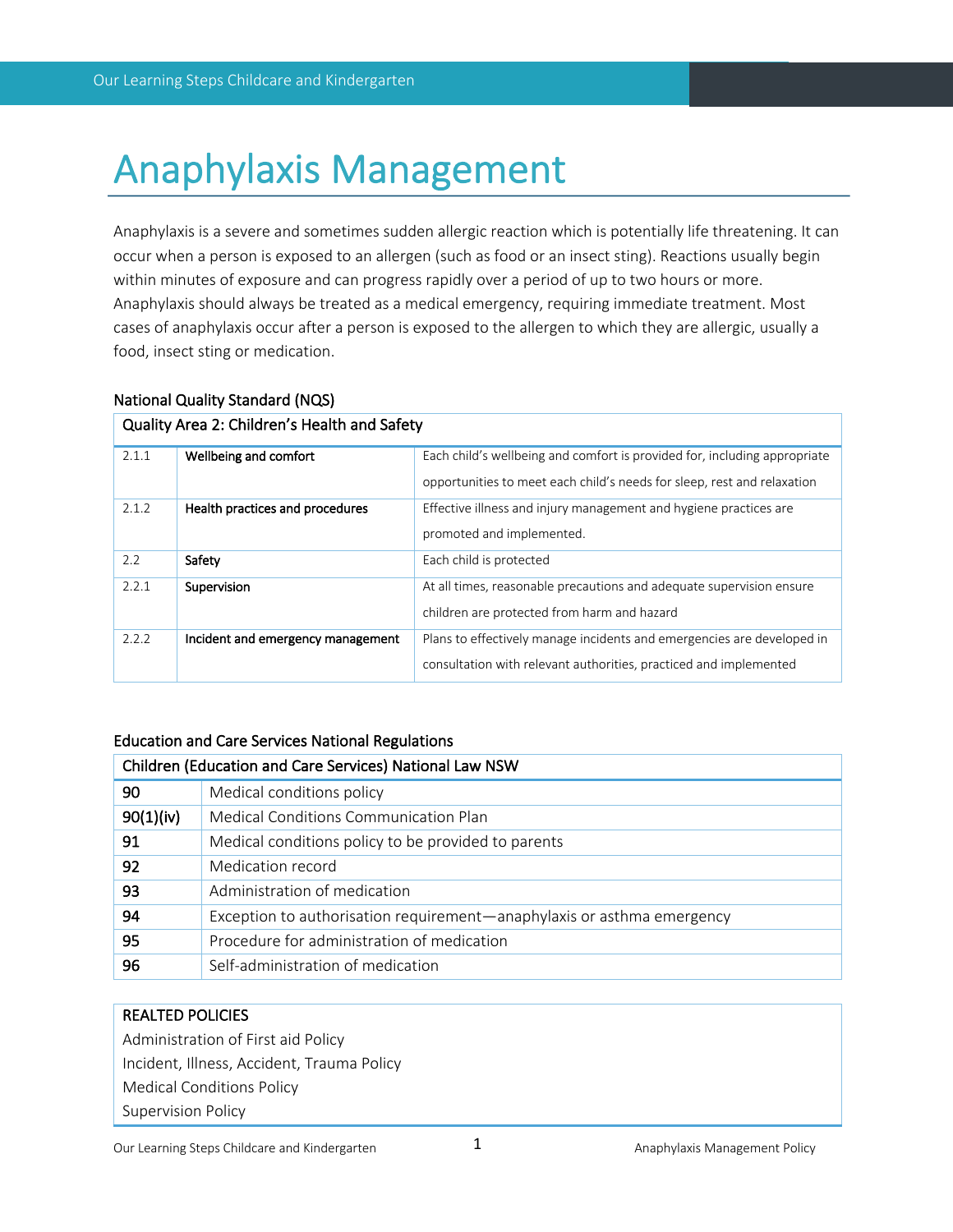## PURPOSE

We aim to minimise the risk of an anaphylactic reaction occurring at our Service by ensuring all staff members are adequately trained to respond appropriately and competently to an anaphylactic reaction.

## **SCOPE**

This policy applies to children, families, staff, management and visitors of the Service.

## DUTY OF CARE

Our Service has a legal responsibility to provide

- a. A safe environment for children
- b. Adequate Supervision of children

Our focus is keeping children safe. Staff members including relief staff need to be aware of children at the Service who suffer from allergies that may cause an anaphylactic reaction.

# BACKGROUND

The most common allergens in children are:

- Peanuts
- Eggs
- Tree nuts (e.g. cashews)
- Cow's milk
- Fish and shellfish
- Wheat
- Soy
- Sesame
- Certain insect stings (particularly bee stings)

The key to the prevention of anaphylaxis within the Service is knowledge of those children who have been diagnosed as at risk, awareness of allergens, and prevention of exposure to those allergens. Communication between the Service and families is vital in helping children avoid exposure.

Adrenaline given through an adrenaline autoinjector (such as an EpiPen® ) into the muscle of the outer mid-thigh is the most effective first aid treatment for anaphylaxis.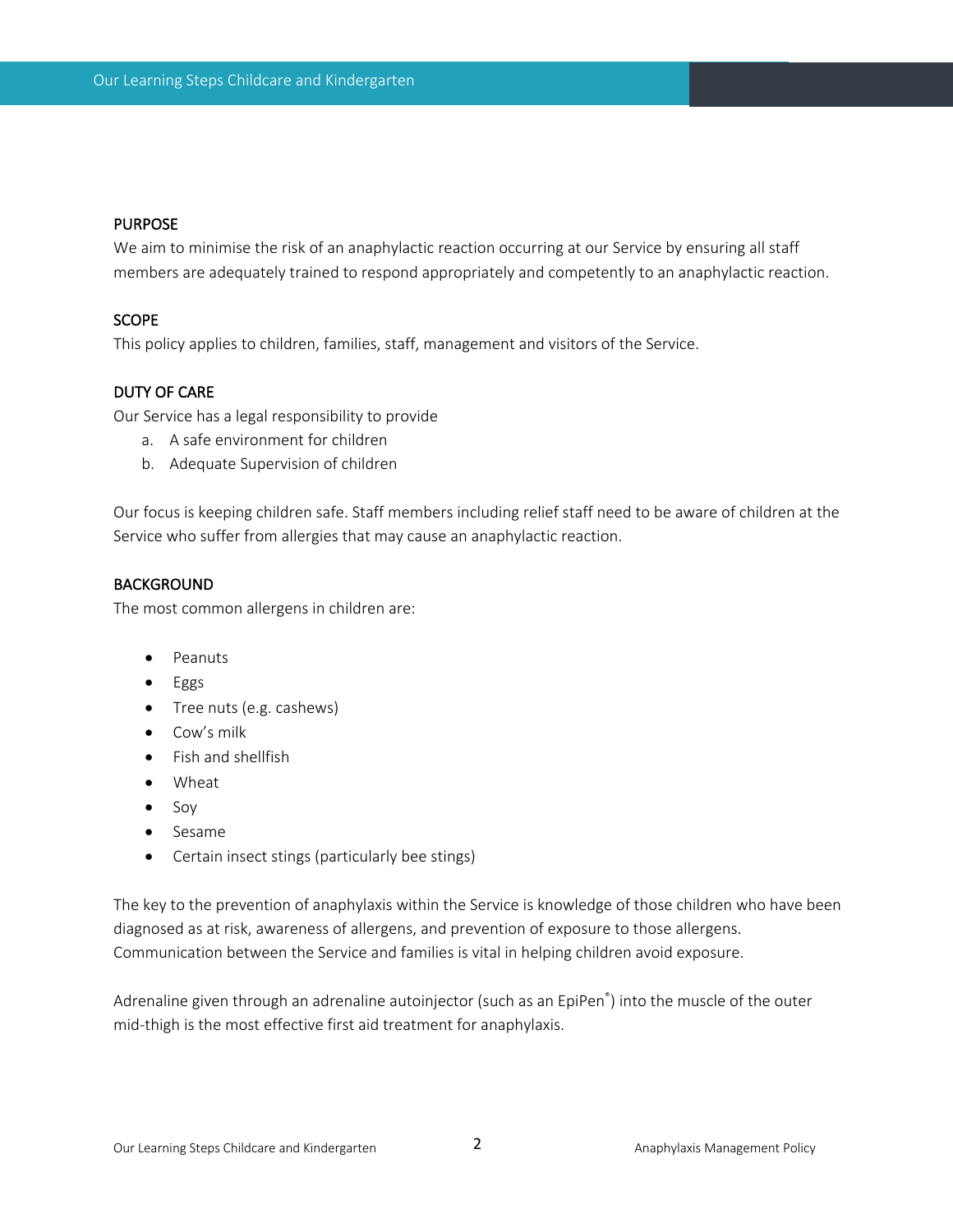#### IMPLEMENTATION

We will involve all educators, families and children in regular discussions about medical conditions and general health and wellbeing throughout our curriculum. The Service will adhere to privacy and confidentiality procedures when dealing with individual health needs, this includes having families sign a permission form (within the *Medical Condition Risk Minimisation and Communication Plan*) to display the child's action plan in prominent positions within the Service.

A copy of all medical conditions policies will be made available to all educators and volunteers and families of the Service. It is important that communication is open between families and educators to ensure appropriate management of anaphylactic reactions are effective.

It is imperative that all educators and volunteers at the Service follow a child's Medical Management Plan in the event of an incident related to a child's specific health care need, allergy or medical condition.

## Management, Nominated Supervisor/ Responsible Person will ensure:

- That all staff members have completed first aid training approved by the Education and Care Services National Regulations at least every 3 years and is recorded, with each staff members' certificate held on the Service's premises.
- That all staff members, whether or not they have a child diagnosed at risk of anaphylaxis undertakes training in Anaphylaxis/the administration of the adrenaline auto-injection device and cardio- pulmonary resuscitation every 12 months, recording this in the staff records.
- That all staff members are aware of symptoms of an anaphylactic reaction, the child at risk of anaphylaxis, the child's allergies, anaphylaxis action plan and EpiPen kit.
- That a copy of this policy is provided and reviewed during each new staff member's induction process.
- A copy of this policy will be provided to a parent or guardian of each child diagnosed at risk of anaphylaxis at the Service.
- Updated information, resources and support are regularly given to families for managing allergies and anaphylaxis.
- They remain up to date with changes to action plans
- The Service receives an up to date copy of the action plan every 12 months or if changes have occurred to the child's diagnosis.

# In Services where a child diagnosed at risk of anaphylaxis is enrolled the Nominated Supervisor shall also:

• Conduct an assessment of the potential for accidental exposure to allergens while child/children at risk of anaphylaxis are in the care of the Service and develop a risk minimisation plan for the Service in consultation with staff and the families of the child/children.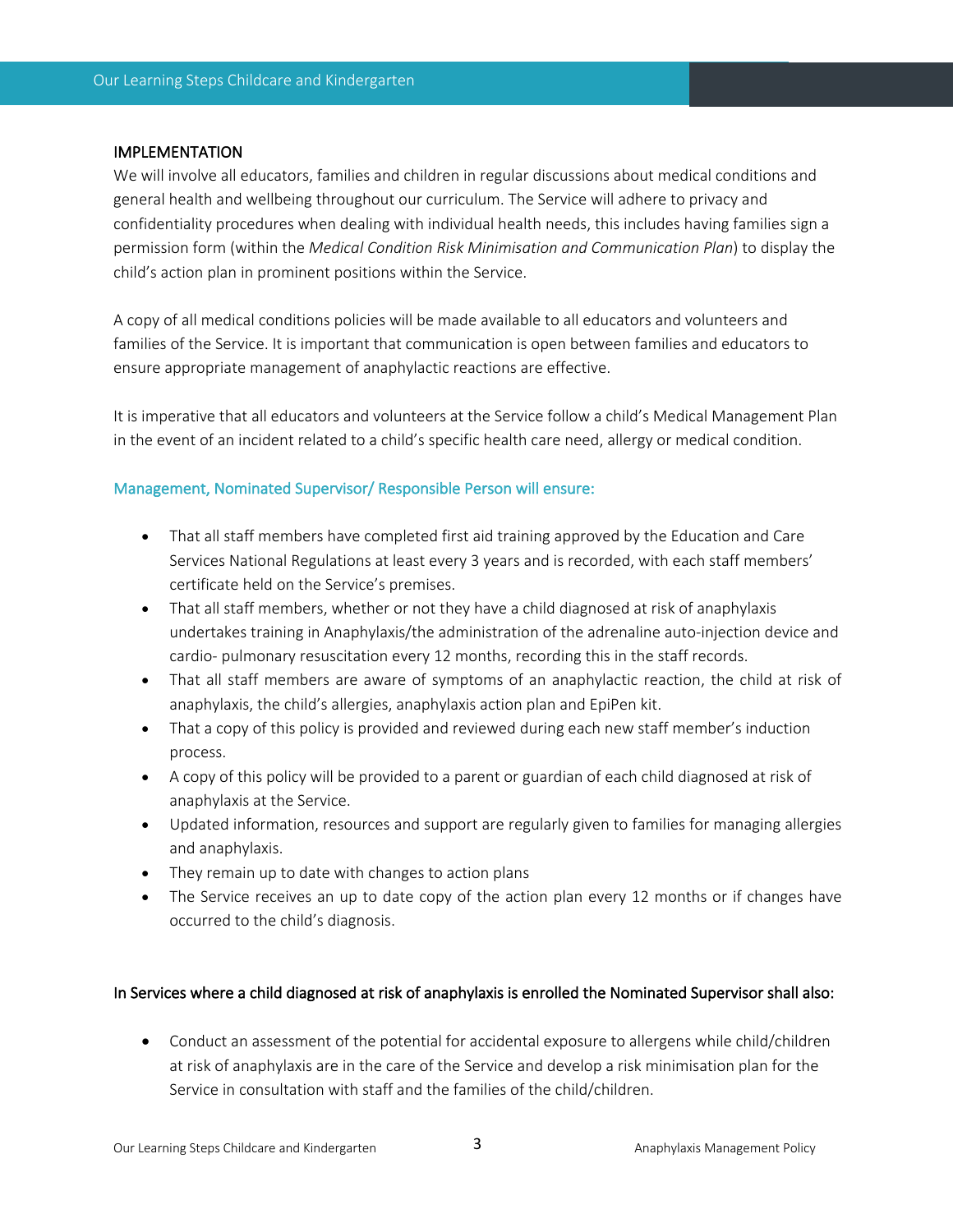- Ensure that no child who has been prescribed an adrenaline auto-injection device is permitted to attend the Service without the device.
- Display an Australasian Society of Clinical Immunology and Allergy Inc. (ASCIA) generic poster called Action Plan for Anaphylaxis for each child with a diagnosed risk of anaphylaxis, in key locations at the Service, for example, in the children's room, the staff room or near the medication cabinet.
- Ensure that a child's individual anaphylaxis medical management action plan is signed by a Registered Medical Practitioner and inserted into the enrolment record for each child. This will outline the allergies and describe the prescribed medication for that child and the circumstances in which the medication should be used.
- Ensure that all staff responsible for the preparation of food are trained in managing the provision of meals for a child with allergies, including high levels of care in preventing cross contamination during storage, handling, preparation and serving of food. Training will also be given in planning appropriate menus including identifying written and hidden sources of food allergens on food labels.
- Ensure that a notice is displayed prominently in the main entrance of the Service stating that a child diagnosed at risk of anaphylaxis is being cared for or educated at the Service.
- Ensure that all relief staff members in the Service have completed training in the administration of anaphylaxis management including the administration of an adrenaline auto-injection device, awareness of the symptoms of an anaphylactic reaction, the child at risk of anaphylaxis, the child's allergies, the individual anaphylaxis medical management action plan and the location of the auto-injection device kit.
- Implement the communication strategy and encourage ongoing communication between parents/guardians and staff regarding the current status of the child's allergies, this policy and its implementation.
- Display an Emergency contact card by the telephone.
- Ensure that all staff in the Service know the location of the anaphylaxis medical management plan and that a copy is kept with the auto-injection device Kit.
- Ensure that the staff member accompanying children outside the Service carries the anaphylaxis medication and a copy of the anaphylaxis medical management action plan with the autoinjection device kit.

# Educators will:

- Ensure a copy of the child's anaphylaxis medical management action plan is visible and known to staff in the Service.
- Follow the child's anaphylaxis medical management action plan in the event of an allergic reaction, which may progress to anaphylaxis.
- Ensure the child at risk of anaphylaxis will only eat food that has been prepared according to the parents or guardians instructions.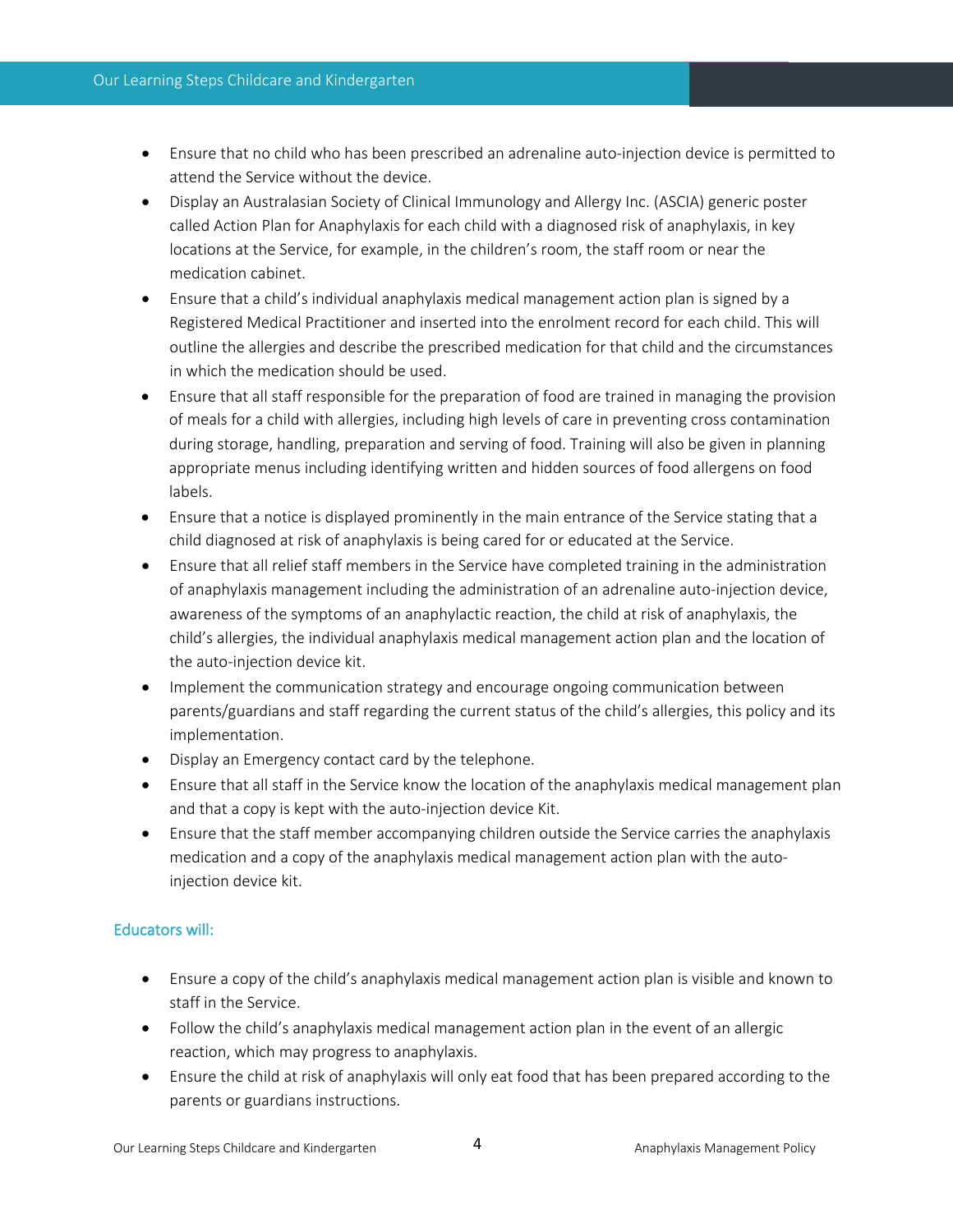- Ensure tables and bench tops are washed down effectively after eating.
- Increase supervision of a child at risk of anaphylaxis on special occasions such as excursions, incursions, parties and family days.
- Ask all parents/guardians as part of the enrolment procedure, prior to their child's attendance at the Service, whether the child has allergies and document this information on the child's enrolment record. If the child has severe allergies, ask the parents/guardians to provide a medical management action plan signed by a Registered Medical Practitioner.
- Ensure that an anaphylaxis medical management action plan signed by the child's Registered Medical Practitioner and a complete auto-injection device kit (which must contain a copy the child's anaphylaxis medical management action plan) is provided by the parent/guardian for the child while at the Service and kept up to date.
- Ensure that the auto-injection device kit is stored in a location that is known to all staff, including relief staff; easily accessible to adults (not locked away); inaccessible to children; and away from direct sources of heat
- Ensure that the auto-injection device kit containing a copy of the anaphylaxis medical management action plan for each child at risk of anaphylaxis is carried by a staff member accompanying the child when the child is removed from the Service e.g. on excursions that this child attends.
- Provide information to the Service community about resources and support for managing allergies and anaphylaxis.
- In the event where a child who has not been diagnosed as allergic, but who appears to be having an anaphylactic reaction:
	- o Call an ambulance immediately by dialing 000
	- o Commence first aid measures
	- o Contact the parent/guardian when practicable
	- o Contact the emergency contact if the parents or guardian can't be contacted when practicable
	- o Notify the regulatory authority within 24 hours

#### In the event that a child suffers from an anaphylactic reaction the Service and staff will:

- o Follow the child's anaphylaxis action plan.
- o Call an ambulance immediately by dialing 000
- o Commence first aid measures
- o Contact the parent/guardian when practicable
- o Contact the emergency contact if the parents or guardian can't be contacted when practicable
- o Notify the regulatory authority within 24 hours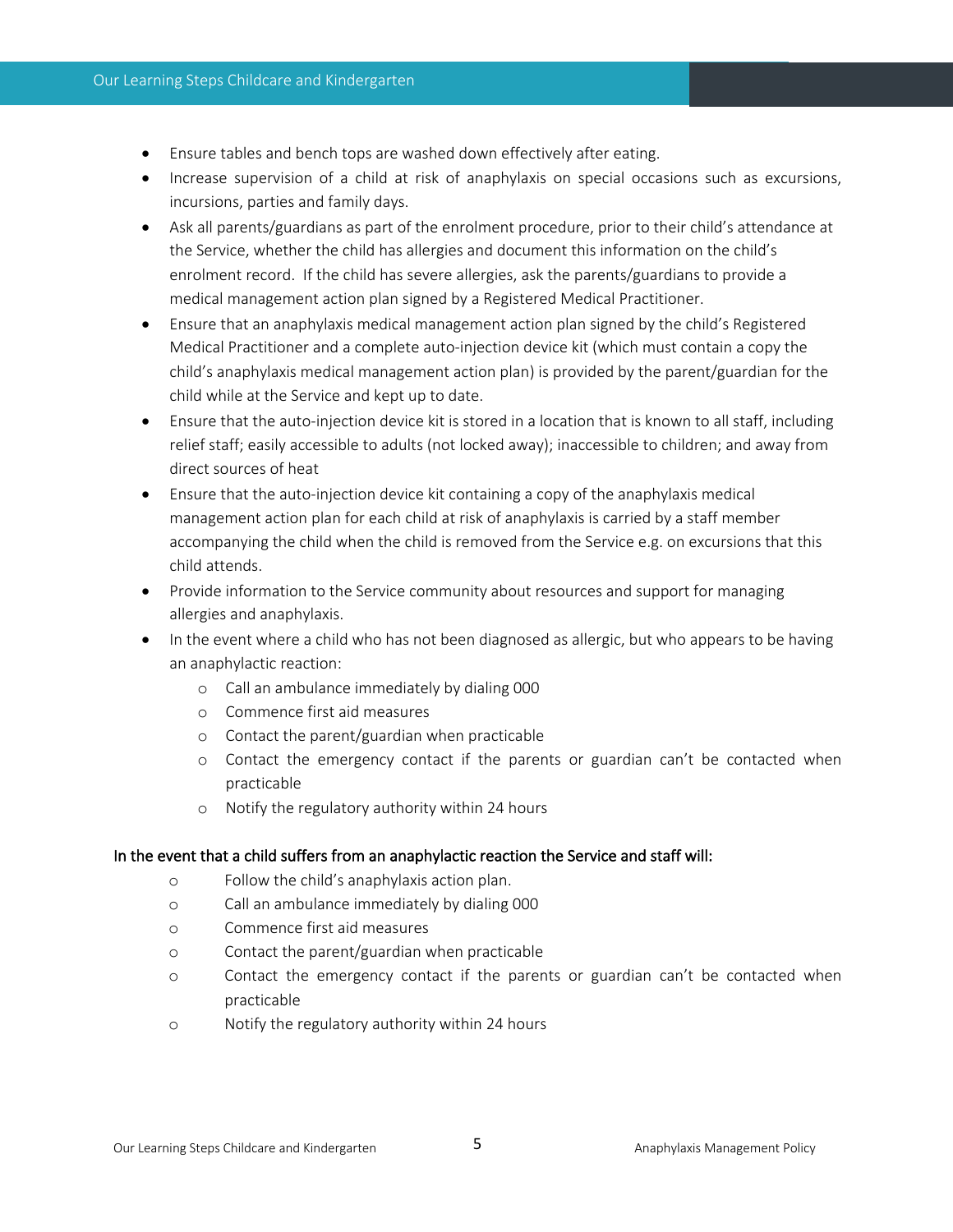### Families will:

- Inform staff at the children's Service, either on enrolment or on diagnosis, of their child's allergies
- Develop an anaphylaxis risk minimisation plan with Service staff
- Provide staff with an anaphylaxis medical management action plan signed by the Registered Medical Practitioner giving written consent to use the auto-injection device in line with this action plan
- Provide staff with a complete auto-injection device kit
- Regularly check the adrenaline auto-injection device expiry date
- Assist staff by offering information and answering any questions regarding their child's allergies
- Notify the staff of any changes to their child's allergy status and provide a new anaphylaxis action plan in accordance with these changes
- Communicate all relevant information and concerns to staff, for example, any matter relating to the health of the child
- Comply with the Service's policy that no child who has been prescribed an adrenaline autoinjection device is permitted to attend the Service or its programs without that device
- Read and be familiar with the policy
- Identify and liaise with the nominated staff member
- Bring relevant issues to the attention of both staff and licensee
- Provide an updated action plan every 12 months or if changes have been made to the child's diagnosis.

# EDUCATING CHILDREN

- Educators will talk to children about foods that are safe and unsafe for the anaphylactic child. They will use terms such as 'this food will make sick', 'this food is not good for  $\sim$  ', and ' is allergic to that food'.
- Staff will talk about symptoms of allergic reactions to children (e.g. itchy, furry, scratchy, hot, funny).
- With older children, staff will talk about strategies to avoid exposure to unsafe foods, such as taking their own plate and utensils, having the first serve from commercially safe foods, and not eating food that is shared.
- Child care staff will include information and discussions about food allergies in the programs they develop for the children, to help children understand about food allergy and encourage empathy, acceptance and inclusion of the allergic child.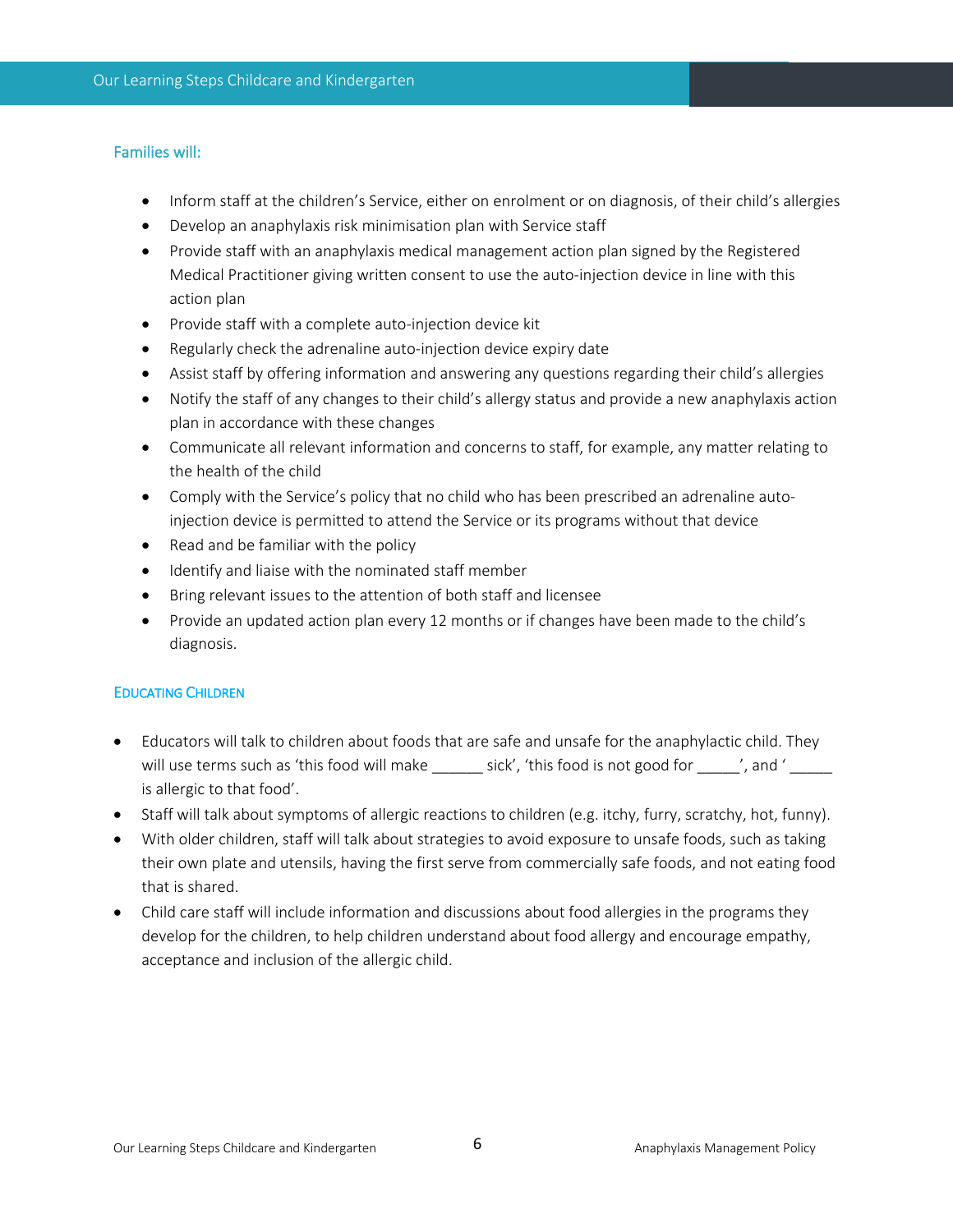# Reporting Procedures

- After each emergency situation the following will need to be carried out:
	- $\triangleright$  Staff members involved in the situation are to complete an Incident Report, which will be countersigned by the person in charge of the Service at the time of the incident.
	- $\triangleright$  If necessary, send a copy of the completed form to the insurance company; and
	- $\triangleright$  File a copy of the Incident Report on the child's file.
	- $\triangleright$  The Nominated Supervisor will inform the Service management about the incident.
	- $\triangleright$  The Nominated Supervisor or the Licensee is required to inform Regulatory Authority about the incident within 24 hours.
	- $\triangleright$  Staff will be debriefed after each anaphylaxis incident and the child's Individual Anaphylaxis Health Care Plan evaluated.
	- $\triangleright$  Staff will need to discuss the effectiveness of the procedures that were in place.
	- $\triangleright$  Time is also needed to discuss the exposure to the allergen and the strategies that need to be implemented and maintained to prevent further exposure.

#### Contact details for resources and support:

- Australasian Society of Clinical Immunology and Allergy (ASCIA), at www.allergy.org.au, provide information on allergies. Their sample Anaphylaxis Action Plan can be downloaded from this site. Contact details for Allergists may also be provided.
- Always refer to the ASCIA website for the most up to date action plan template https://www.allergy.org.au/health-professionals/anaphylaxis-resources/ascia-action-plan-foranaphylaxis
- There are two types of ASCIA Action Plans for Anaphylaxis:
	- 1. Personal versions (RED) are for individuals who have been prescribed adrenaline autoinjectors. This plan includes personal information and an area for a photo.
	- 2. General versions (ORANGE) do not contain any personal information and can be used as posters.

There is also an ASCIA Action Plan for Allergic Reactions (GREEN), for individuals with medically confirmed mild to moderate allergies, who need to avoid certain allergens, but have not been prescribed adrenaline autoinjectors. This plan includes personal information and an area for a photo.

• Anaphylaxis Australia Inc., at *Allergy Facts*, is a non-profit support organisation for families with food anaphylactic children. Items such as storybooks, tapes, auto-injection device trainers and so on are available for sale from the Product Catalogue on this site. Anaphylaxis Australia Inc. provides a telephone support line for information and support to help manage anaphylaxis. Telephone 1300 728 000.